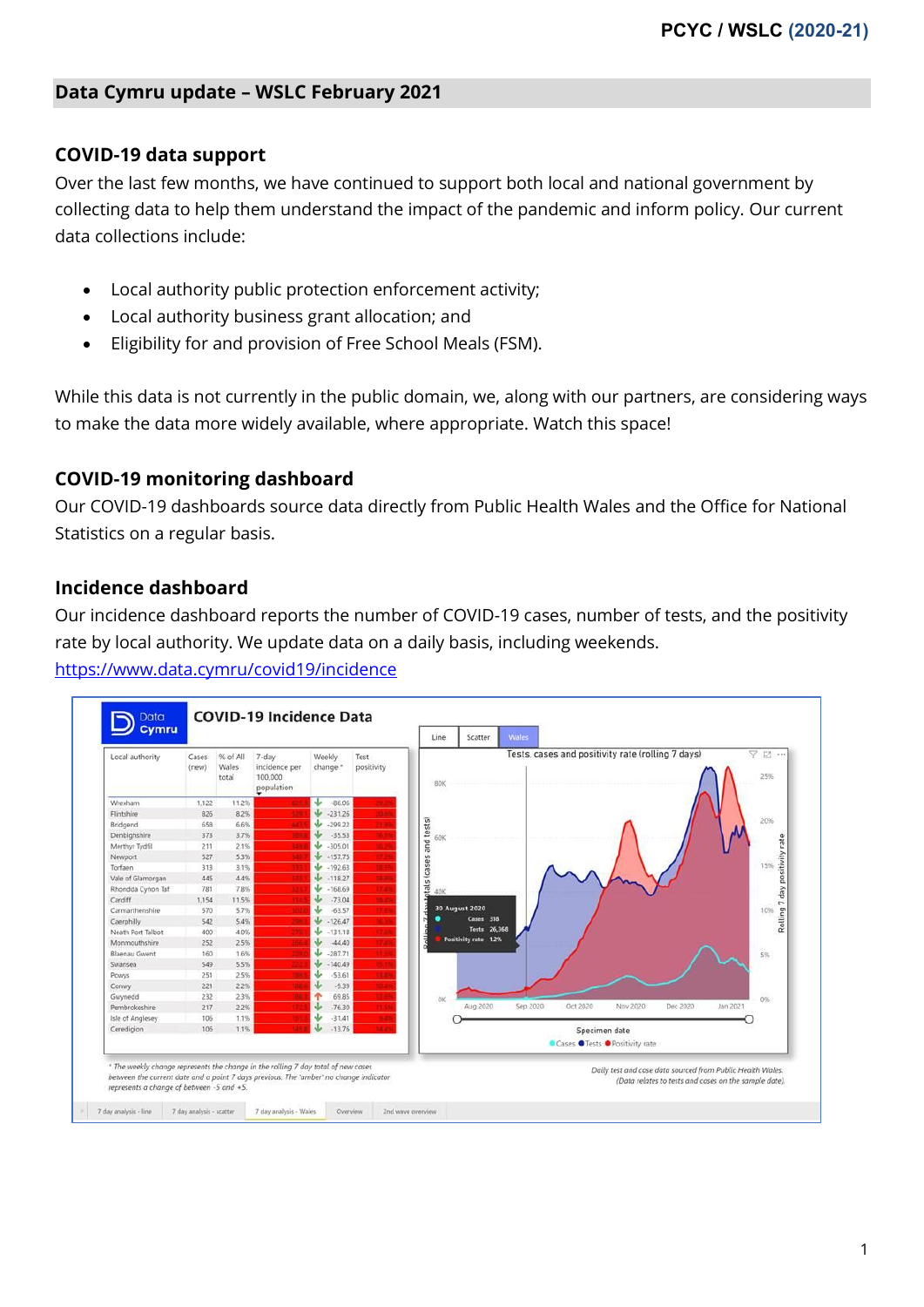

# **Incidence animation**

We also provide an animated map which presents COVID-19 incidence across Wales since the start of the pandemic. <https://www.data.cymru/covid19/incidence-animation>

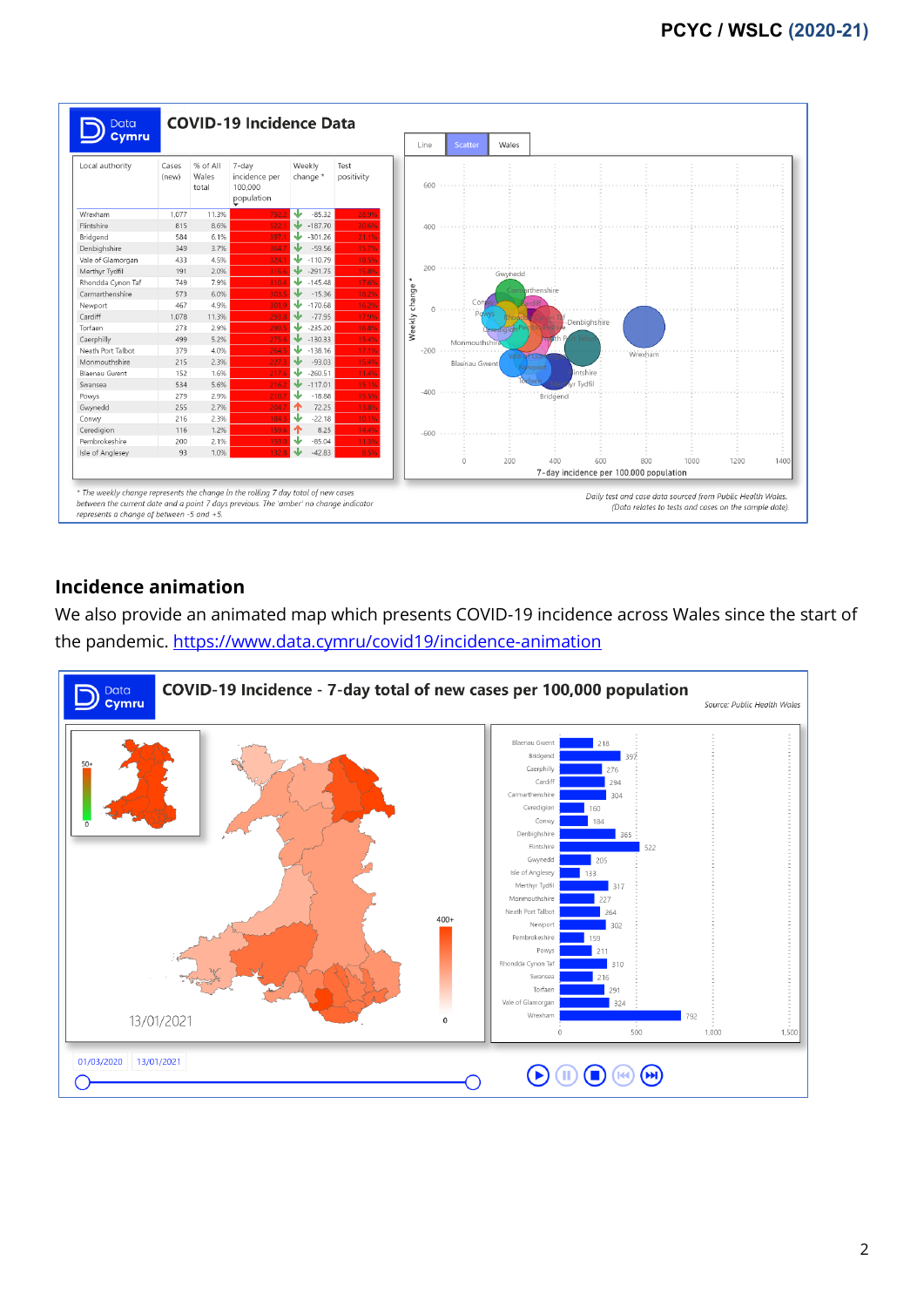# **Incidence (Middle Super Output Area (MSOA))**

Our incidence (MSOA) dashboard reports the number of COVID-19 cases by MSOA. We update data on a daily basis, including weekends. <https://www.data.cymru/covid19/incidence-msoa>



# **Mortality**

Our mortality dashboard reports the number of deaths from all causes and COVID-19, by place of occurrence (i.e. hospital, home, hospice etc.) and local authority. We update data on a weekly basis as source data are made available. <https://www.data.cymru/covid19/mortality>

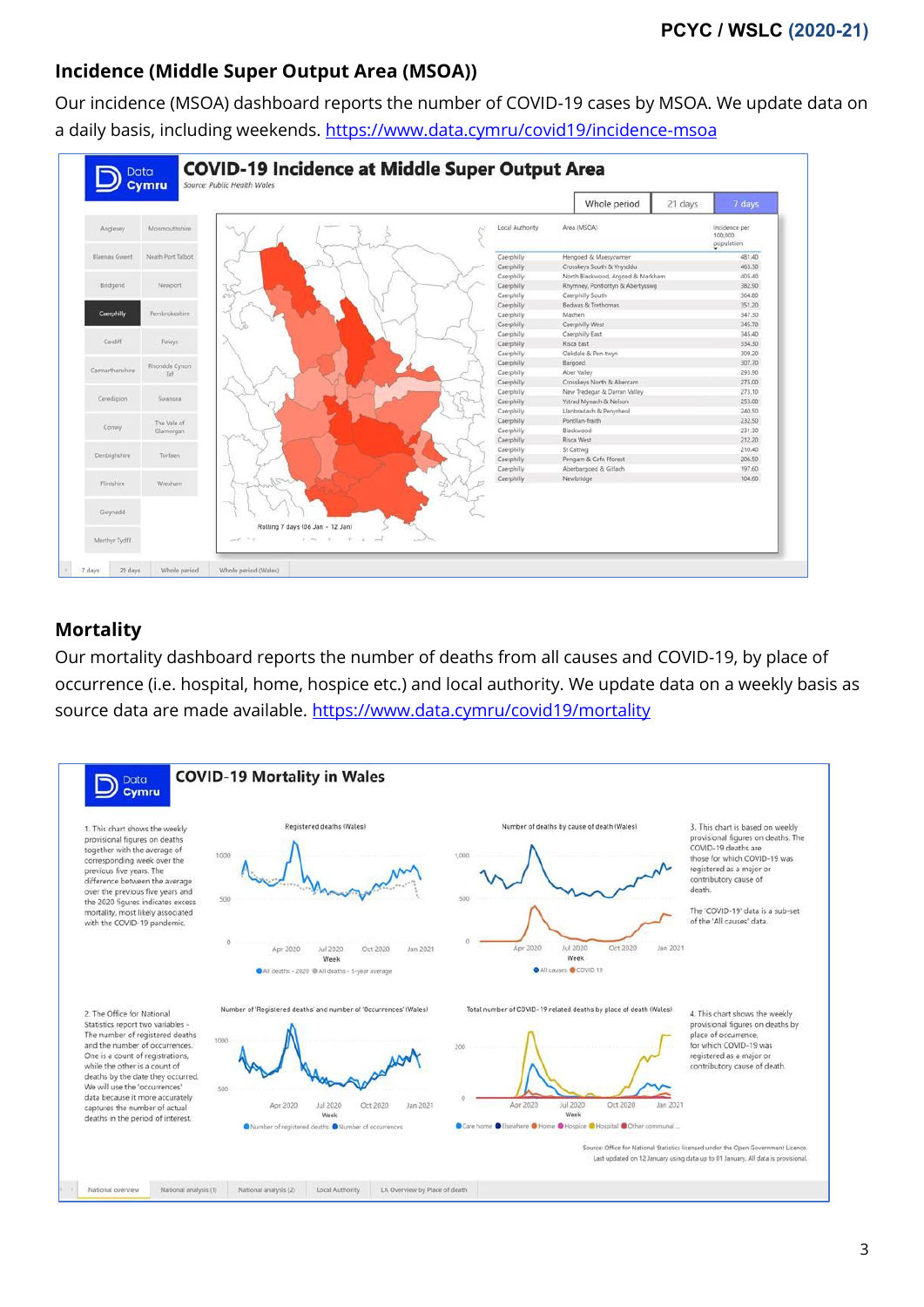# **Economy dashboard**

Our economy dashboard reports the impact that the COVID-19 pandemic has had on GDP, hours worked, public sector deficit and debt, the number of furloughed employments, the number of people receiving benefits (claimant count), and house prices. We update data as the latest source data become available.

<https://www.data.cymru/covid19/economy-dashboard>

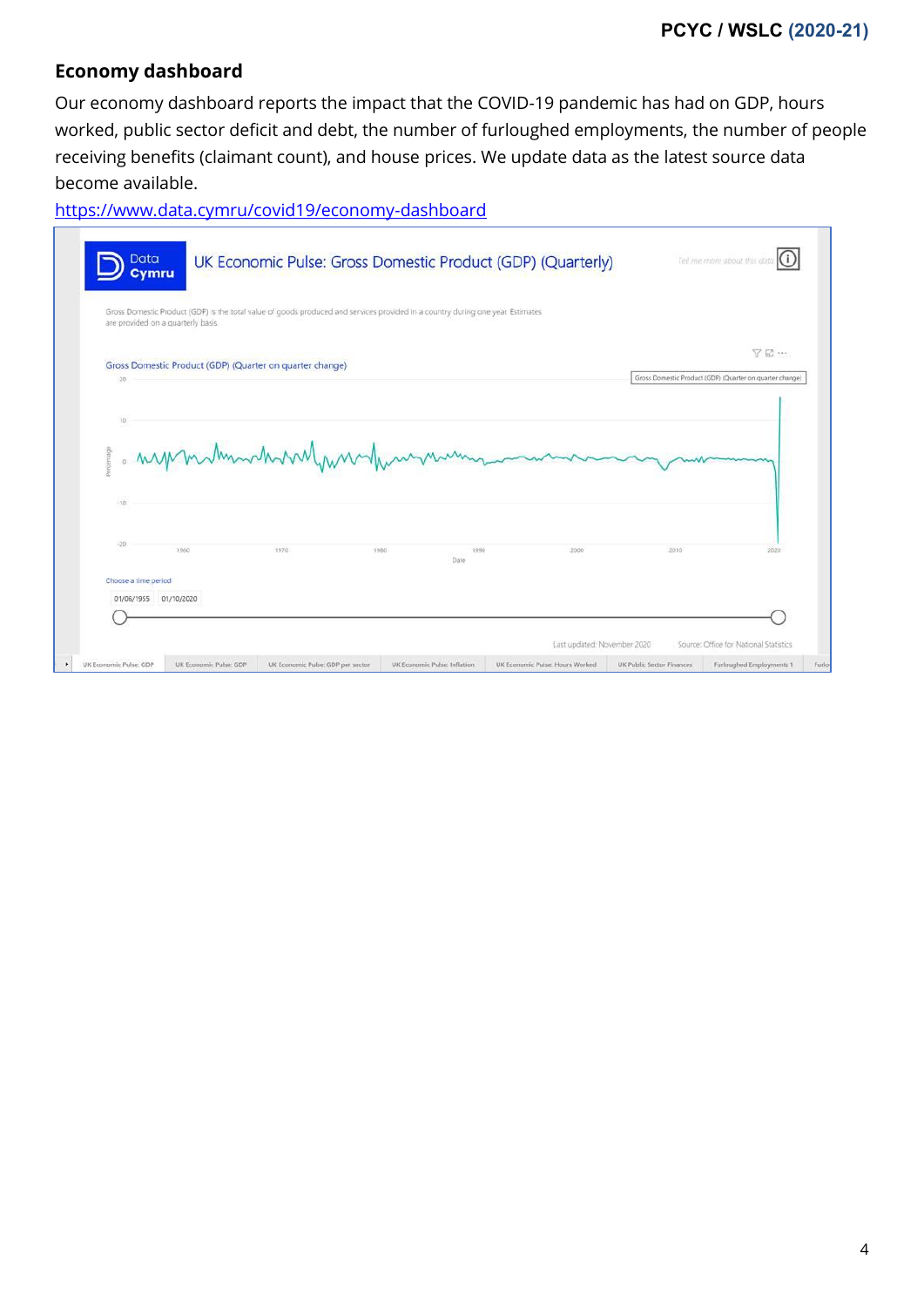#### **Local authority service status**

We continue to support the Welsh Local Government Association and Welsh Government colleagues to understand the impact of COVID-19 on the provision of local authority services through our **Local Authority Service status tool.** 

Using local authority social media pages and websites, we monitor the status of local authority services and update the tool on a weekly basis.





# **Capacity building**

We are currently compiling half-day training courses around how to design and run focus groups and how to create surveys. These courses will undergo internal pilots in March 2021 and will be rolled out to interested colleagues in April 2021. Please get in touch if you would like to attend!

Additionally, we will shortly publish a Guide to Summary Statistics and a Guide to Presenting Data. Watch this space!

For further information, please contact **Sam Sullivan**.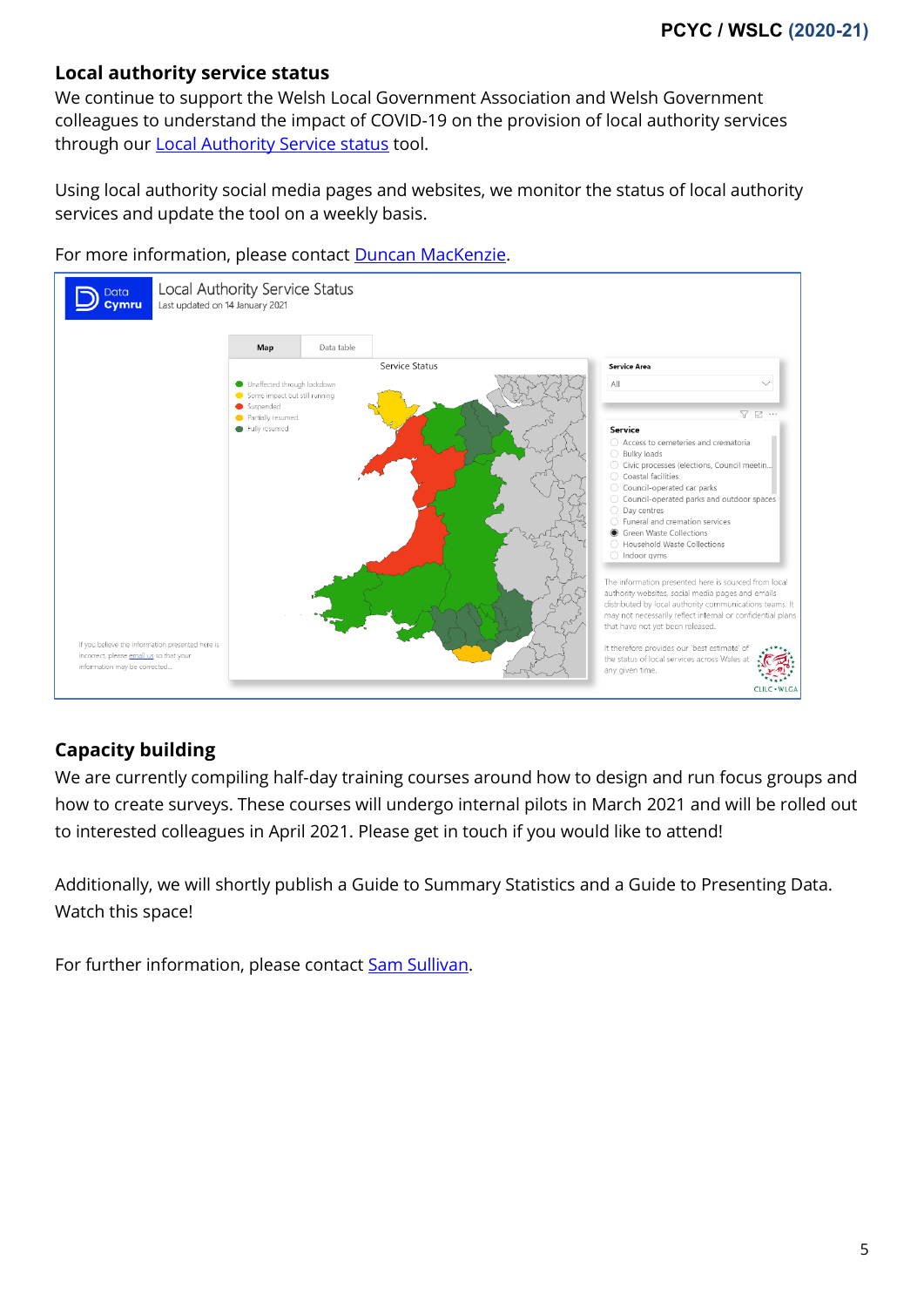### **Social Care Wales Population Projections Platform**

We have developed and successfully launched the [Social Care Wales Populations Projections Platform,](http://projections.socialcaredata.wales/) the successor to Daffodil, on behalf of Social Care Wales. The platform is designed to help service designers and others in the sector understand how health and social care needs will change and evolve over the next 20 years. Utilising PowerBI, the platform allows users to filter data by the conditions they're interested in, geography, age, and gender.

Social Care Wales and Data Cymru are seeking further feedback to help develop this tool further.

For further information, please contact **Suzanne Draper or [Daniel Cummings.](mailto:daniel.cummings@data.cymru)** 

### **OpenDataWales**

Following a successful alpha testing phase, development of our open data platform for local authorities and public bodies (OpenDataWales) will now be tested by a group of local authorities. The site allows local authorities and other public sector organisations to seamlessly upload their data for use by the public. The platform is scheduled to launch in March 2021.

We will be engaging further with potential users of OpenDataWales ahead of launch.

For further information, please contact [Suzanne Draper](mailto:Suzanne.draper@data.cymru) or [Daniel Cummings.](mailto:daniel.cummings@data.cymru)

#### **Labour Market Intelligence**

We continue to support Regional Skills Partnerships (RSPs) and their partners. Utilising a mixture of publicly available sources, as well as commercial datasets we have procured (such as EMSI), we are:

- Providing monthly reports on job postings for local authorities, including by occupation;
- Supporting local authority employability teams in their recovery plans;
- Undertaking research and providing intelligence around specific policy challenges such as career change opportunities for those working in retail or hospitality; and
- Engaging with Welsh Government and providing insights, where appropriate.

For further information, please contact **Daniel Cummings.** 

# **DataBasic: building data confidence**

Originally developed by researchers at Massachusetts Institute of Technology (MIT), the DataBasic training programme is designed to help anyone in an organisation, whether or not they have data responsibility and no matter how senior they are, get more *confident* with data. The programme comprises a series of exercises, workshops (most of which rely solely on paper, pens and discussion) and a small number of online tools all designed to help you build the fundamental skills needed to use data more effectively. And now we, in collaboration with **Data Orchard CIC**, are bringing it to Wales!

Following a successful alpha pilot of the training programme with a Welsh audience, we have been working with MIT to create DataBasicCymru. DataBasicCymru will include both an English language